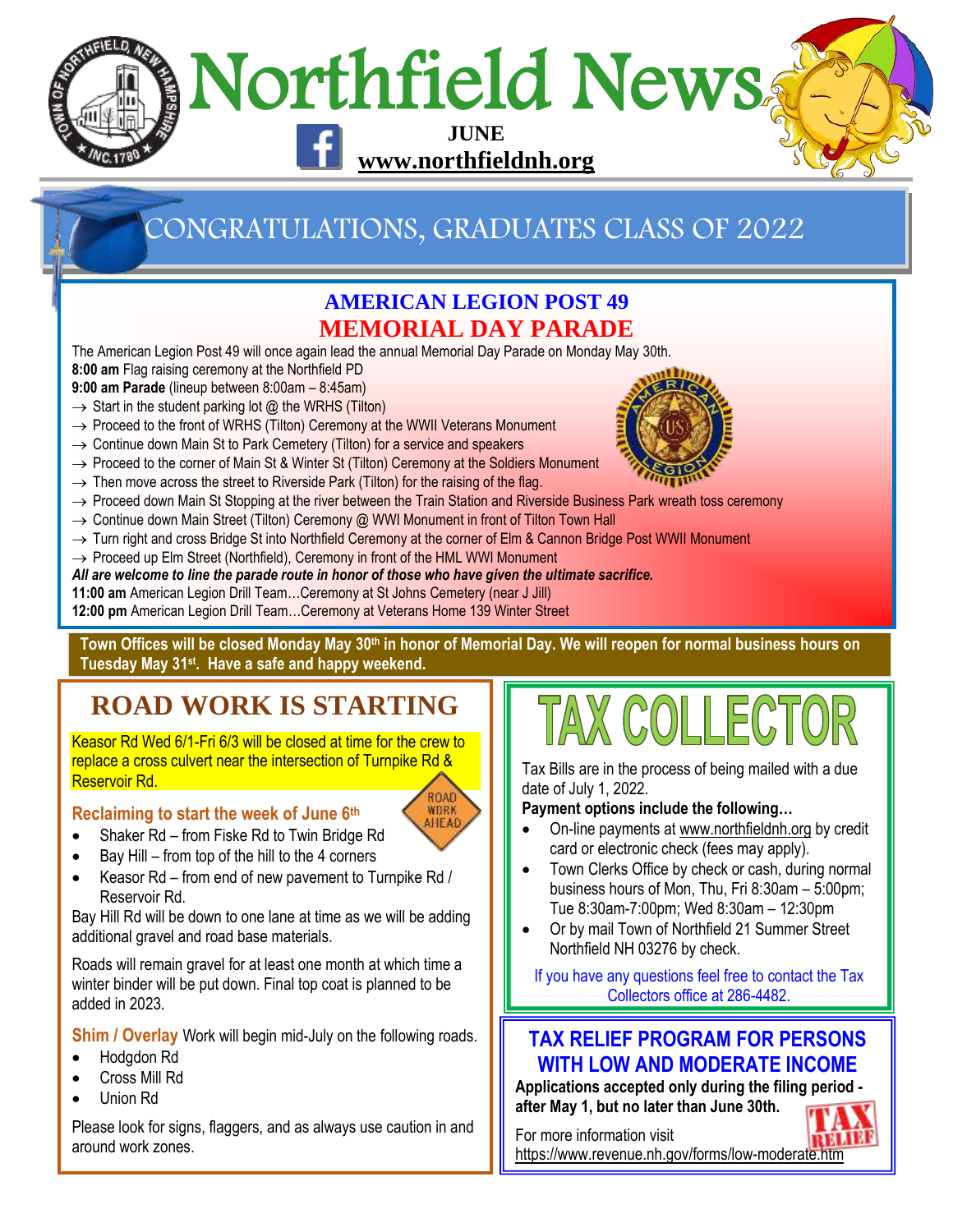## **Terry-Anne Steady**



Terry-Anne has been an essential figure in the Town of Northfield for many years serving as a Supervisor of the Checklist since 1988 and as a long-time resident. Terry-Anne has made a very difficult decision and has decided to step down from her position as Supervisor of the Checklist. Although we are sad to see her go, please join us in wishing her well and good health.

The Board of Selectmen are looking to appoint someone to fill the position of Supervisor of the Checklist until the March 2023 election. If you are interested, please submit your letter of interest to Town Administrator Ken Robichaud at [townadmin@northfieldnh.org](mailto:townadmin@northfieldnh.org) or Town of Northfield Attn: Ken 21 Summer Street Northfield NH 03276

# *As we enjoy the nice weather remember…*



Northfield offers some great ammenities such as a trail systems for hiking and biking, our parks for picnicing and playing and our water access for conoeing, swimming and fishing.

To keep these systems open to the public we must all do our part and be a good community patron, neighbor and visitor.

Help us by…

- $\checkmark$  cleaning up your trash,
- $\checkmark$  be kind and share the space with other,
- $\checkmark$  if you take your pet with you please make sure that they are under your control at all times, and clean up after them.





If you see something, say something, we are always here to help keep everyone safe.





The Town of Northfield is seeking candidates to fill the current positions open below. Please visit <https://www.northfieldnh.org/about-us/pages/job-postings> to view how to apply and the full job description, positions will remain open until filled.

- ➢ **Police Chief**
- ➢ **Police Officer**
- ➢ **Deputy Town Clerk / Tax Collector – Must be Northfield Resident**
- ➢ **P-T Administrative Assistant to Land Use**
- ➢ **P-T Assessing Clerk**
- ➢ **Truck Driver / Laborer**
- ➢ **Building & Grounds / Laborer**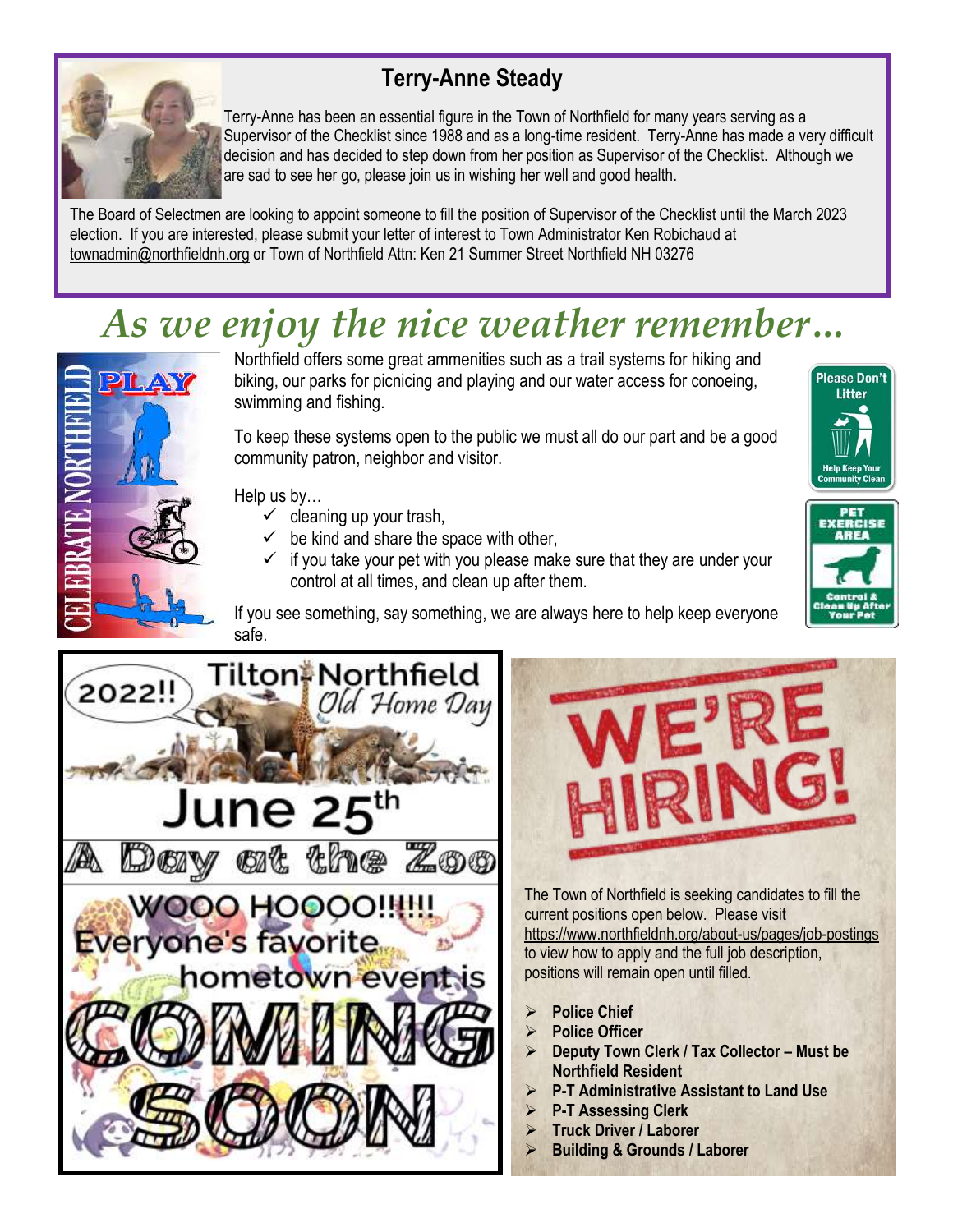

## **Winni River Days**

Jun 17, 4:00 PM - Jun 19, 4:00 PM Franklin, Central St, Franklin, NH 03235, USA

Franklin's River Celebration is BACK!



### *WINNI SLALOM CANOE RACE*

Sunday June 19, 2022 Granite St Park, Northfield *&* Winnipesaukee River Racers meeting will be at 8:30am

# **CABLE SURVEY**

Many Towns have been working together on a new Cable Franchise Agreement through our current provider Breezelin (fka: Atlantic Broadband; fka: Metrocast). Please take a moment and complete the survey regarding your experience with Breezline.

Please help us better understand your needs and concerns <https://www.surveymonkey.com/r/GMCBQFQ>

### **Supervisors of the Checklist In Session Tuesday May 31, 2022 7pm – 7:30pm**

To hold session for corrections of checklist per RSA 654:28 & 669:5. Last day for Town Clerk / Supervisors to accept voter registration application. No additions or corrections shall be made after this session until Election Day. Except as provided in RSA 659.12 RSA 654:8,II



The Northfield Board of Selectmen are scheduling a discussion session for residents of Northfield on Tuesday June 7th at 6:00pm at the Pines Community Center 61 Summer Street, Northfield.

This session will take place concurrently with the Selectmen's regular meeting.

The purpose is to hear from Northfield residents on the possibility of a transition in 2024 to eliminate curbside trash collection and to modifying and improve our existing Transfer Station for the purpose of collecting solid waste (trash).

We are interested in hearing from residents and their ideas and thoughts on this matter, this is only a listening session, no final decisions will be made at this meeting. We anticipate that the rates for curbside collection will skyrocket in the next contract, which will impact taxes greatly.

Please plan on attending this important meeting on June 7, 2022, at 6:00pm to voice your concerns, opinions and ideas.

# **WRHS Car Show**

Saturday June 4, 2022 12pm

We'll have food, tons of raffles, and this year we're hoping to get even more vendors than ever. Mix

Car set up starts at 11am and the scheduled event

is from 12-3pm. To register please feel free to

Pre-registration is \$10, day of registration is \$20.

reach out via Facebook or through email

Join us for our 4<sup>th</sup> Annual WRHS Car Show, hosted by the Class of 2025. This year we're hoping to be bigger and better than ever.

94.1 will be joining us again.

[jdaugherty@wrsdsay59.irg](mailto:jdaugherty@wrsdsay59.irg)

Rain date is Sunday June 5<sup>th</sup>

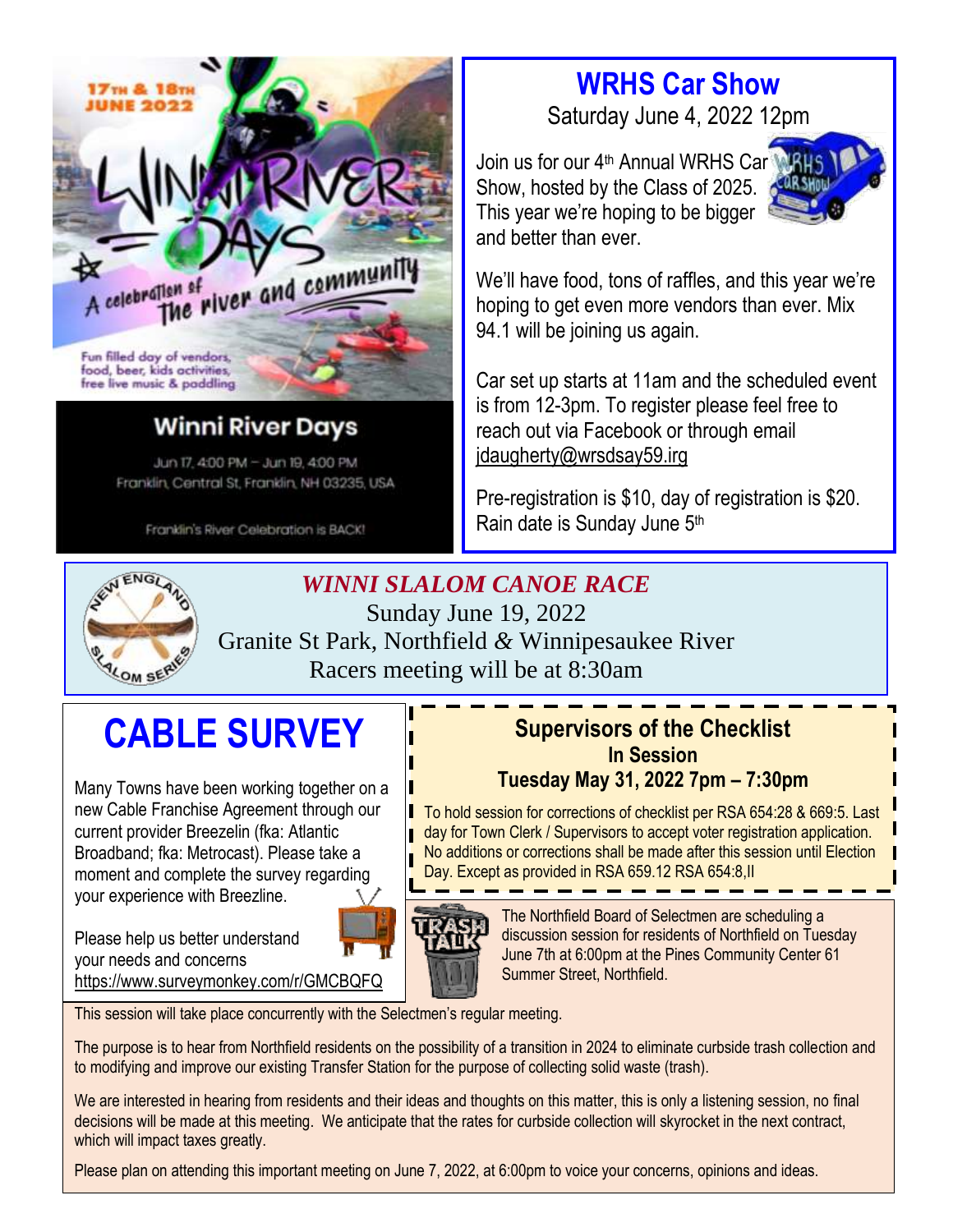

Are you interested in being on a Board or Committee for the Town of Northfield?

Send in a letter of interest including what Board or Committee you are interested in serving on, include your name, phone number and email address. Send it to Ken at [townadmin@northfieldnh.org](mailto:townadmin@northfieldnh.org) or Town of Northfield Attn: Ken 21 Summer Street Northfield NH 03276.

We look forward to working with you.

Conservation Commission Planning Board Upper Merrimack River Local Advisory Committee Zoning Board of Adjustments

# **Squam Lakes presents: Aquatic Critters**



### Thursday, June 23rd at II:00am

Water is essential for life on our planet. From marshes and ponds to lakes and rivers, aquatic communities support an amazing array of life. Join a Science Center naturalist to meet three different live animals who depend on New Hampshire's waters. Learn about their habitats, adoptations, and populations.





### Meet Nile, A Life-Sized Humpback Whale

Have you ever seen, the tail of a whale? The black and white patterns beneath the tail

Every humpback's pattern is unique And to many it looks like Ancient Greek.

But for scientists, we tell them apart And many of them have stolen our hearts

Meet Nile, my favorite, join me and see How fascinating humpback whales can be.

Program Date and Time Slots Available

Date: Monday, July 18th 2022 4 slots available 2:30-4:00



#### To register: rebrand.ly/HMLNile

#### DETAILS:

 $H^{\alpha\alpha}M$ 

To start: Pre-registration is required up for this program (a 30-minute time slot). You will receive an email with links to the resource page to watch an introductory video before coming to the library.

Library Visit: When you come to the library for your 30-minute time slot, you will get to go inside Nile and learn about how whales and humans are similar and different. Cynde will also have artifacts that you can touch like baleen, teeth and bones.

Follow up: Once you are home, you can go back to that resources page to watch a follow up video. We invite you to become a "Playground Protectors" and make a difference for our planet-starting in your backyard!



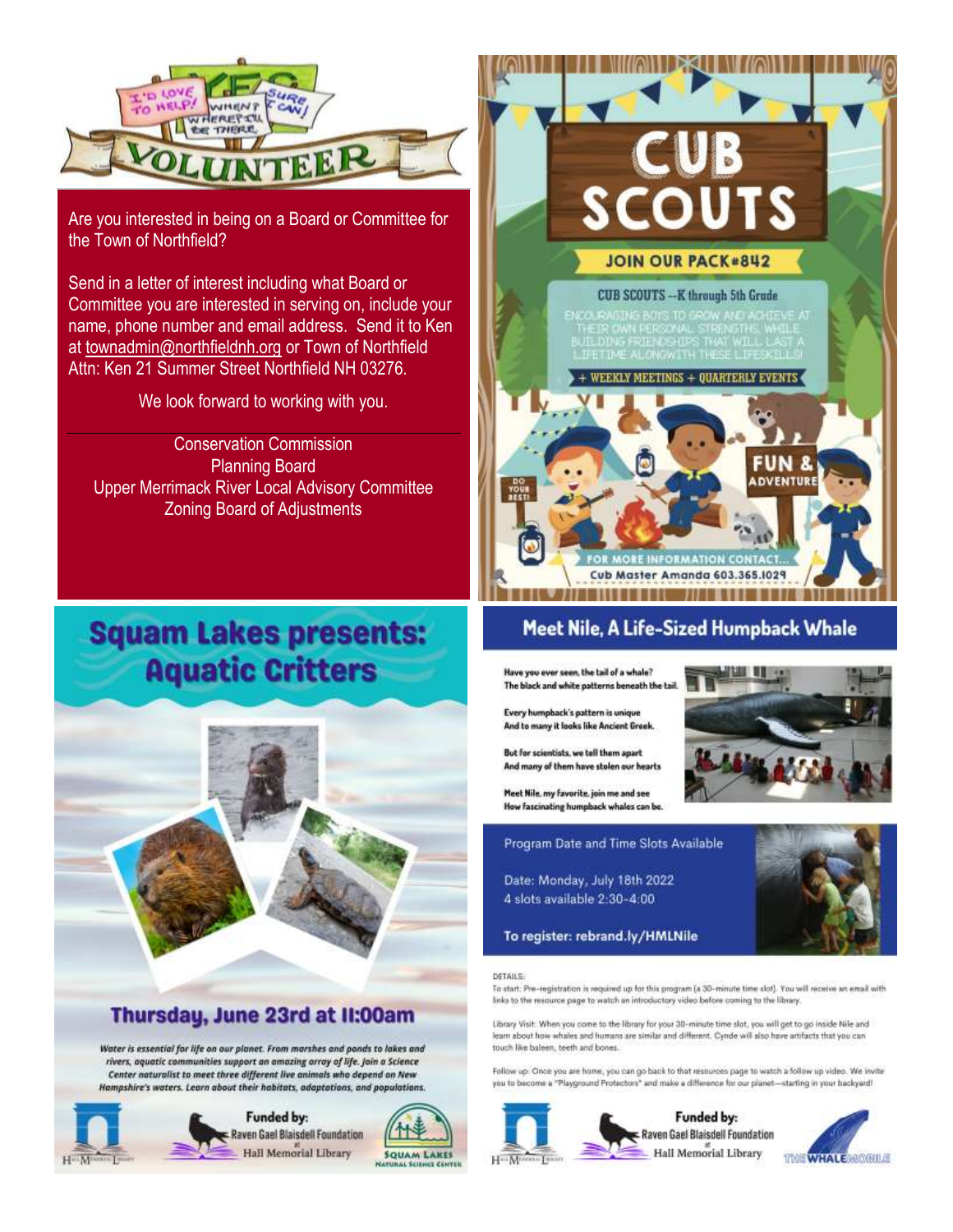

HALL MEMORIAL LIBRARY 18 Park Street, Northfield 286-8971 [www.hallmemoriallibrary.com](http://www.hallmemoriallibrary.com/) Hours: Mon, Wed, Fri 10am-6pm; Tue, Thu 10am-8pm; Sat 10am-2pm

#### **SUMMER READING PROGRAM AT HALL MEMORIAL**

We have lots of activities and events planned for the summer. kicking it all off with a Touch-A-Truck event on June 20. Stay tuned for details in a special Summer Reading Program newsletter coming soon!

#### **JUNE SUMMER READING EVENTS**

For children's summer reading, get excited for these programs and activities:

Touch-a-Truck, Monday, June 20th @ 10:00 Squam Lakes Science Center - Aquatic Critters, Thursday, June 23rd @ 11:00 Ocean Bookmark Craft, Tuesday, June 28th @ 11:00

For teen summer reading, we will have the following programs and activities:

Teen Yoga & Meditation, Tuesdays, June 21st and 28th @ 1:00

Sand Art Craft, Thursday, June 30th @ 1:00

#### **NEW AND IMPROVED WEBSITE**

Visit our new and improved Hall Memorial website: www.hallmemoriallibrary.org. You will find lots of resources and information available 24/7. Visit and let us know what you think!

#### **NEW MUSEUM PASSES**

Hall Memorial has museum passes available for our patrons, including two new ones:

**NH State Park Pass** 

• The Fells - Historic Estate and Gardens

Information about our museum passes is posted on our website. Passes are checked out on a first-come-first-serve basis.

#### **CRAFTS**

**Children's Take and Make**: Egg Carton Goldfish Make a cute goldfish with this month's Take and Make, and start celebrating the Summer Reading Theme: Oceans of Possibilities.

**Teen & Adult Take and Make**: Macrame Earrings These earrings are extra cute and a great accessory. Want to make them even better? Stop by on Thursday, June 23rd between 6:00 and 8:00 to dip dye them!

Tag photos of your creations with #HMLtakeandmake **Children Activities and Programs** 

**CHILDREN'S STORYTIME**, Mondays and Saturdays at 10:30 Stories and songs for preschool age children.

**TALES AND TAILS**, every other Monday from 4 to 5 pm Cedric the therapy dog will be at the library on June 13 and 27. Children can practice their reading aloud skills on the best listener ever - Cedric! Register here: tinyurl.com/38h7xn77 or on paper at the library.

**WELLNESS CLUB**, Tuesdays, May 31 & June 7, 3:30 to 4:30 pm. A weekly after-school program focused on healthy bodies and minds for children in grades K-5. Each week participants will join Jen in light exercise, meditation, and snacks.

**BABY PLAY,** Wednesday, June 8, 10 to 11 am Music, movement, sensory play and of course...books! Monthly on the 2nd Wednesday. For 0-18 months.

**AFTER-SCHOOL ART**, Wednesdays, June 1, 8 and 15, 3:30- 5:00 Stop by Hall Memorial Library after school to unwind and create! A variety of art projects and snacks will be provided. Librarians will be present to offer help. Children under ten should be accompanied by an adult. For K-5.

**LITTLE ARCHES**: Yoga & Meditation for Toddlers, Fridays, 10:30 to 11 am An early introduction to yoga and meditation promotes a healthy body mindset, stress reduction, and confidence building. Tots will move their bodies, listen to calming music, and practice simple breathing exercises. Yoga mats provided. 18 months to 4 years. We'll be outside whenever possible!

#### **TEEN ACTIVITIES AND PROGRAMS**

**Teen Yoga & Meditation**, Wednesday, June 8, 3:30 to 4:30 pm Jen Adams of Fierce Spirit Fitness will work with teens to reduce stress by teaching them yoga and meditation. Monthly class. Mats provided.

**Teen Hang with Nash**, Tuesday, June 21, 3:30 - 4:30 pm Brighten your day by spending time with Nash the Golden Retriever. Drop in, no registration required. 3rd Tuesday of the month.

#### **ADULT ACTIVITIES AND PROGRAMS**

**Chess Club**, Mondays from 3 to 5pm Open to all ages and skill levels

**Tech Thursdays**, Thursdays from 12 to 7 pm Book an appointment on our Facebook page (facebook.com/HallMemorial) or drop in for tech help with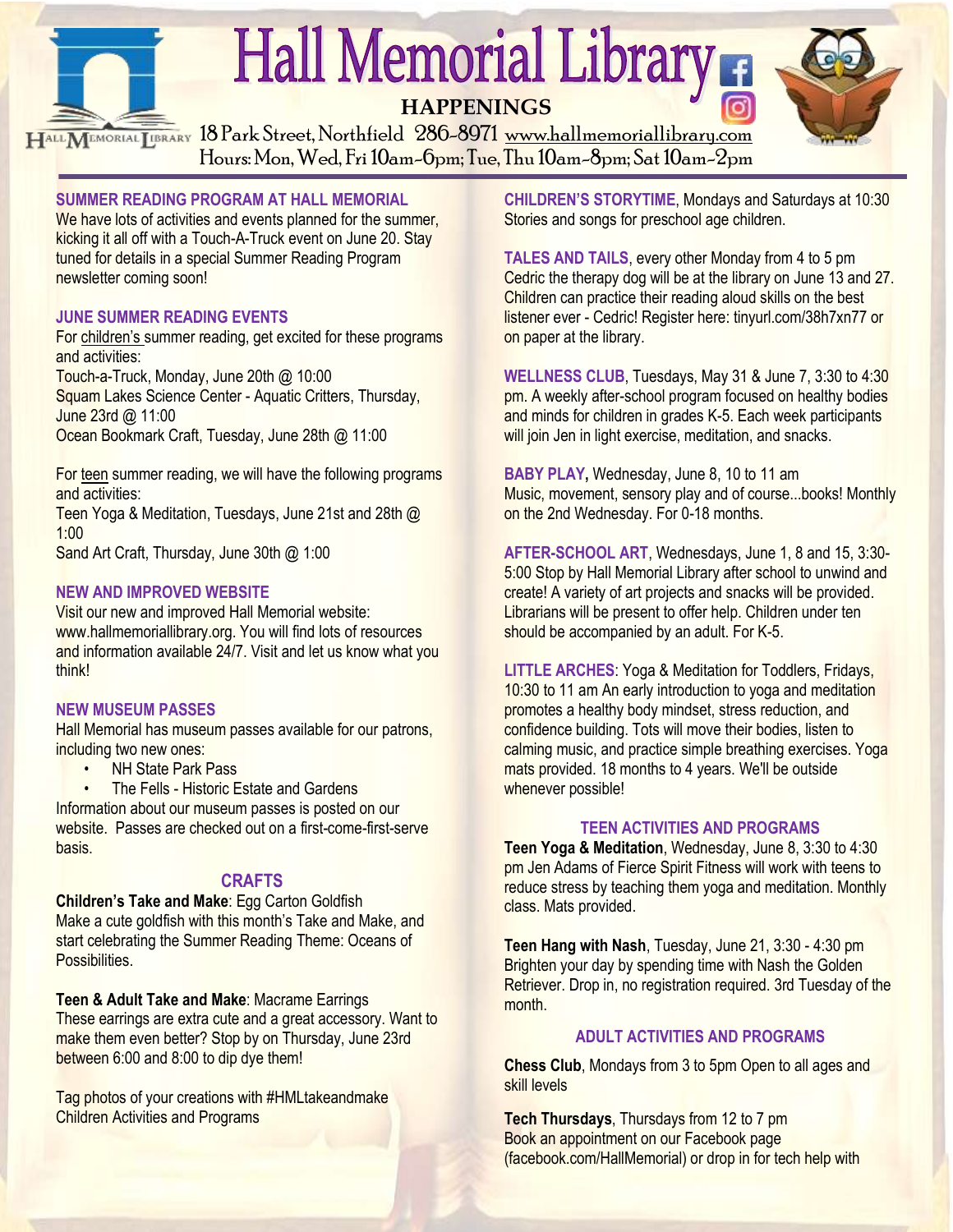**Libby/Hoopla** and other apps, device setup, file management, and other tech-y things.

**Have Yarn**, Will Travel, Thursday, June 9 and 23, from 6 to 7:30pm Drop in and work on your project while chatting with other crafters. All handcrafts are welcome. Need help?? Brittany will be able to help answer some questions, and hopefully, others will share their knowledge too!

**Quilting Group**, Fridays from 10 am to 2pm Bring your own materials and sewing machine.

**Sit Down & Write!** Saturday, June 11, 12 to 1 pm Want to get that writing project under way? Want accountability? Inspiration? Join local author Rebekah Mallory for three-minute meditation followed by an hour of writing where you're free to write silently, with or without prompts, and debrief afterward if you so choose.

#### **Nooners Book Club**

Tuesday, June 21st, 12 to 2pm Will be discussing Persist, by Elizabeth Warren "In Persist, Warren writes about six perspectives that have influenced her life and advocacy: mother, teacher, planner, fighter, learner, woman." (Goodreads.com)

New members are always welcome. Print copies are available at the library.

#### **LIBRARY OUTREACH**

Free books for summer! The Raven Gael Foundation seeks to give Northfield-Tilton youth the opportunity to access popular books. Starting at the Touch and Truck event on June 20 and continuing until August 20, the Raven Foundation will be giving out free books to children and teens.

If you would like to support the Raven Foundation in their goals, please visit their website, rebrand.ly/RGBF.

#### **Trustees' Meeting**

Monday, 6/6 at 5:30pm - Open to the public Stay up to date with HML

Subscribe to our newsletter! Visit our website, hallmemoriallibrary.org, and fill out the embedded subscription form. You will receive a monthly issue with all the information for the upcoming month. Occasionally, we might send a second newsletter in a month when we have news we just can't wait to share.

**Follow us on social media:** Facebook/hallmemoriallibrary Instagram/hallmemorial Tiktok/HMLteens



#### 2022 SUMMER READING PROGRAM KICKOFF EVENT





JUNE 20TH

STARTS AT 10:00 AM

SIGN UP FOR **SUMMER READING** AND EARN GREAT PRIZES

HALL MEMORIAL LIBRARY 18 PARK STREET NORTHFIELD, N.H. 03276

FREE BOOKS PROVIDED BY THE RAVEN GAEL BLAISDELL FOUNDATION

WWW.HALLMEMORIALLIBRARY.ORG FOLLOW US ON FACEBOOK!



### **WEDNESDAY, AUGUST 10TH AT 11:00**

THERAPEUTIC SONGS FOR KIDS in Spooly, Amazon, or ITc<br>MISSOLIE ANN COM

Hall Memorial Library

**Funded by:** Ravon Gael Blaisdell Foundation Hall Memorial Library